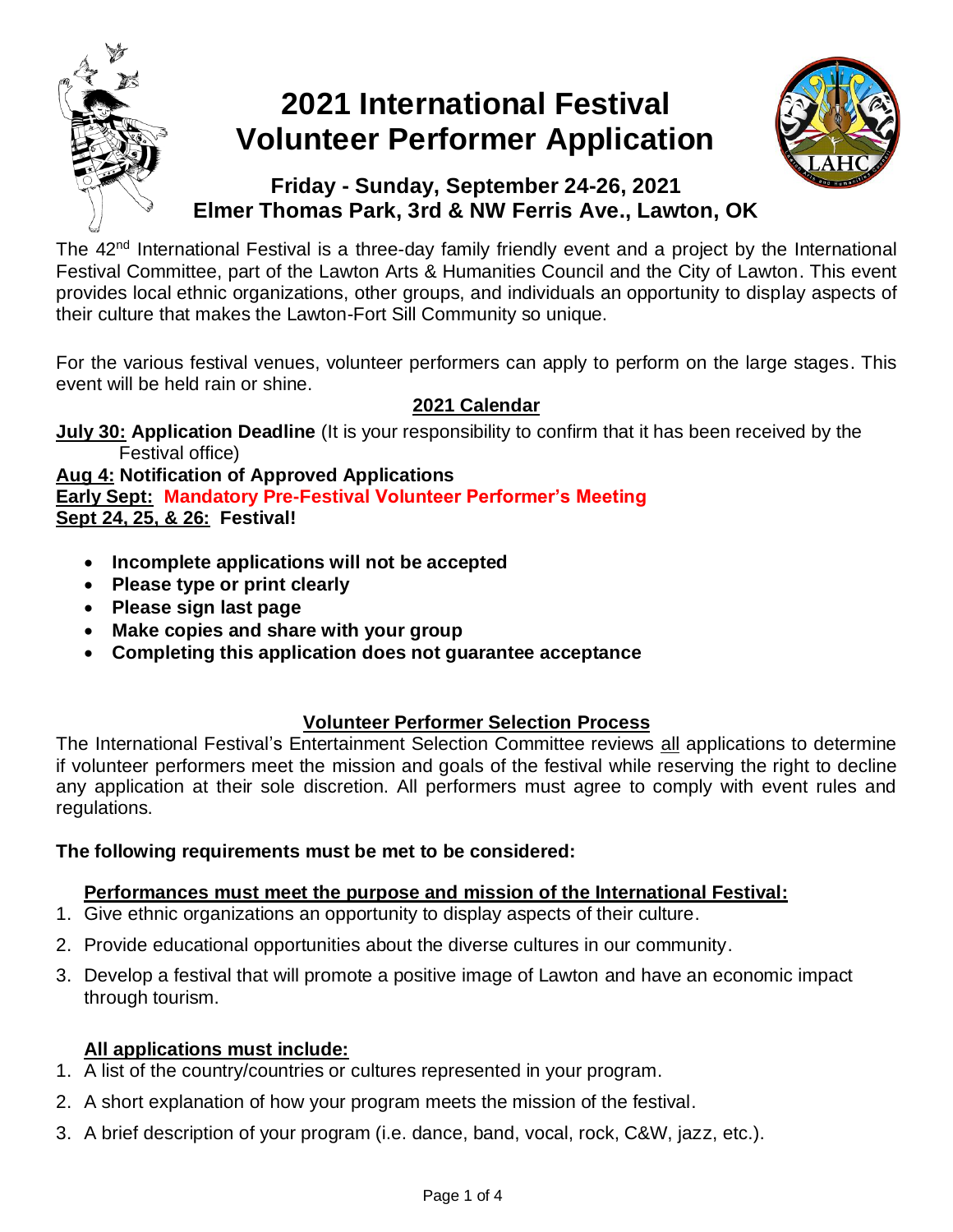**All performances must be family oriented.** Profanity and/or any actions deemed offensive, dangerous, or distasteful will be cause for immediate cancellation of performance and may affect any future International Festival performances.

#### **Two Main Stages – Lake Helen Stage (North) and 2nd Street Stage (South)**

- 40' wide x approx. 19' deep x 3' high with tent covering both the stage and audience area. Overhead clearance is 8' to 16'
- Stage Manager and sound crew at stages
- Sound tech/system provided based on your application needs, lighting is reflected illumination only
- Additional equipment can be requested on the application form
- Tent dressing rooms.

#### **ADDITIONAL REQUIREMENTS**

- **Main Stage:**
- 1. Time **(includes set-up, sound check (if required) & tear down)** scheduled in 30 or 60 minute blocks.
- 2. Child Performers One non-performing adult to seven minors. No unattended children allowed anywhere (includes dressing rooms, backstage, etc.). Supervision always required.
- 3. The following are **not permitted** in your performance: fire, fireworks, flash pots, flammables, and any type of combustibles.
- 4. If you have an animal in your act, please note this in your application.
- 5. Each performer(s) is/are **required** to send a representative to the **Mandatory Pre-Festival Volunteer Performer's Meeting.**

#### **Main Stages, Day of Performance:**

- 1. No later than 30 minutes prior to performance, a performer's official must check in with Stage Manager. Late arrivals subject to cancellation by the International Festival Staff.
- 2. No later than 30 minutes prior to performance, your assigned person who is familiar with your program must check in with the sound tech at the sound table. They need to remain at the sound table during entire performance to provide information to the Sound Tech.
- 3. Program list & music must be **on same source**. Example: Program has 10 songs, all 10 songs on 1 CD or iPad and files labeled/named. Do not bring 10 different CDs as may cause delay in your program. If using "burned" CDs, please make copies on two different brands of disks to increase the likelihood of compatibility with sound system. Use of poor-quality recordings will reflect negatively on all of us**. It is important to record your complete program in the order it is to be performed.** Issues with this can cause delays and may shorten your performance time.
- 4. If using any digital smart device to plug into sound board, you **MUST** bring your own USB cable and/or audio out cable.
- 5. Visitors not permitted in dressing rooms and backstage area.
- 6. Stage, dressing rooms & back stage No food or drinks allowed.
- 7. When performance is over, **IMMEDIATELY** clear dressing room, tent, and leave the stage area. This includes stage load and unloading area, no exceptions.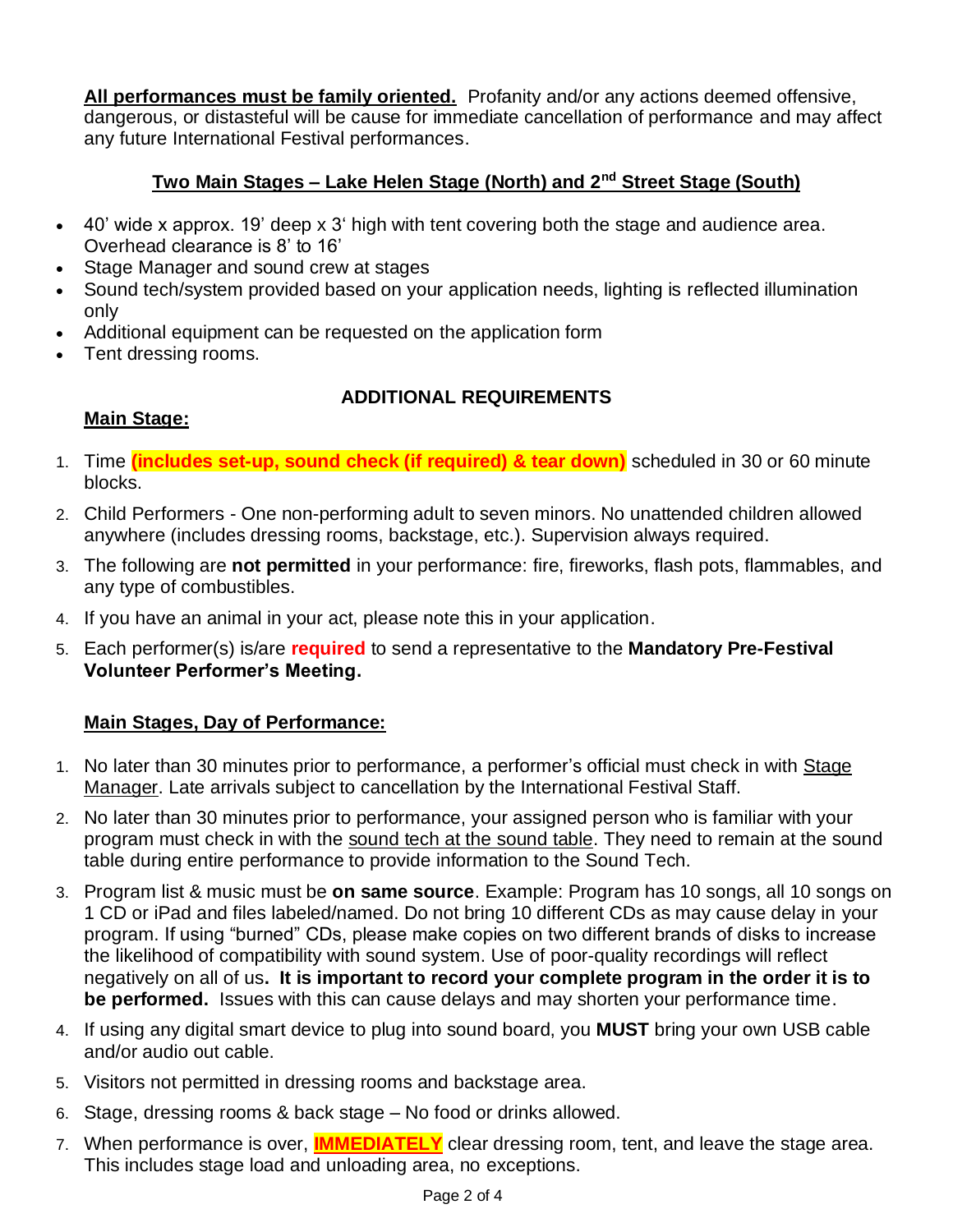#### **Please Print**

|                                                                                                                               | Need dressing rooms? Yes ______ No _____                                                                                                                                                                                    |                                                                                 |                                |               |  |  |  |
|-------------------------------------------------------------------------------------------------------------------------------|-----------------------------------------------------------------------------------------------------------------------------------------------------------------------------------------------------------------------------|---------------------------------------------------------------------------------|--------------------------------|---------------|--|--|--|
| Stage plot/sound input attached (mandatory for bands)?  Yes ______ No ______                                                  |                                                                                                                                                                                                                             |                                                                                 |                                |               |  |  |  |
|                                                                                                                               | TYPE OF PERFORMANCE (Please check all that apply):                                                                                                                                                                          |                                                                                 |                                |               |  |  |  |
| Dance:                                                                                                                        | Solo Artist:                                                                                                                                                                                                                | Choral:                                                                         | Band:                          | Other:        |  |  |  |
|                                                                                                                               | Need stage plot & tech<br>info if have instruments                                                                                                                                                                          | Need stage plot & tech<br>info if have instruments                              | Need stage plot &<br>tech info |               |  |  |  |
|                                                                                                                               |                                                                                                                                                                                                                             |                                                                                 | Type                           | Tell us more: |  |  |  |
| With shoes                                                                                                                    | w/ instruments                                                                                                                                                                                                              | ____w/ instruments                                                              |                                |               |  |  |  |
|                                                                                                                               |                                                                                                                                                                                                                             |                                                                                 | Number of                      |               |  |  |  |
| Bare feet                                                                                                                     | w/o instruments                                                                                                                                                                                                             | w/o instruments                                                                 | Instruments ____               |               |  |  |  |
| Number of performers: ___________ How many under 16? __________ Number of adult supervisors for children 16 & under? ________ |                                                                                                                                                                                                                             |                                                                                 |                                |               |  |  |  |
| Are you available to perform: SATURDAY: ______ Yes _____ No SUNDAY: _____ Yes _____ No                                        |                                                                                                                                                                                                                             |                                                                                 |                                |               |  |  |  |
| Are you available ALL TIMES during the day(s) you indicated? YES _______ NO _____                                             |                                                                                                                                                                                                                             |                                                                                 |                                |               |  |  |  |
| List times you <b>prefer</b> to perform: Sat., Sept. 25:<br>(no guarantee we can schedule you during your preferred times)    |                                                                                                                                                                                                                             |                                                                                 |                                |               |  |  |  |
|                                                                                                                               | NUMBER OF PERFORMANCES - All groups will be considered for ONE performance. Additional performances will be<br>considered if time allows. Would you like to be considered for an additional performance? Yes _____ No _____ |                                                                                 |                                |               |  |  |  |
| Do you want our volunteer staff to introduce your group? Yes _____No _____ If Yes, PRINT your introduction here:              |                                                                                                                                                                                                                             |                                                                                 |                                |               |  |  |  |
|                                                                                                                               |                                                                                                                                                                                                                             |                                                                                 |                                |               |  |  |  |
|                                                                                                                               |                                                                                                                                                                                                                             | <b>Please solect vour desired performance length - 30 Minutes or 60 Minutes</b> |                                |               |  |  |  |

**Please select your desired performance length – 30 Minutes or 60 Minutes.** • **Be exact as possible for load in/sound check time needed as well as load out time.** 

• **Once schedule has been finalized, any changes to your program must be approved prior to event.**

| <b>30 Min Performance Time Slot</b><br><b>INCLUDES LOAD IN AND LOAD OUT</b> | <b>60 Min Performance Time Slot</b><br><b>INCLUDES LOAD IN AND LOAD OUT</b> |                                                           |    |
|-----------------------------------------------------------------------------|-----------------------------------------------------------------------------|-----------------------------------------------------------|----|
| A. Load in/sound check time needed                                          |                                                                             | A. Load in/sound check time needed                        |    |
| B. Performance Length                                                       |                                                                             | B. Performance Length                                     |    |
| C. Load out time needed                                                     |                                                                             | C. Load out time needed                                   |    |
| D. Total time needed<br><b>TOTAL TIME MUST NOT</b>                          |                                                                             | D. Total time needed<br><b>TOTAL TIME MUST NOT EXCEED</b> | 60 |
| 30<br><b>EXCEED 30 MINUTES!</b>                                             |                                                                             | <b>60 MINUTES!</b>                                        |    |